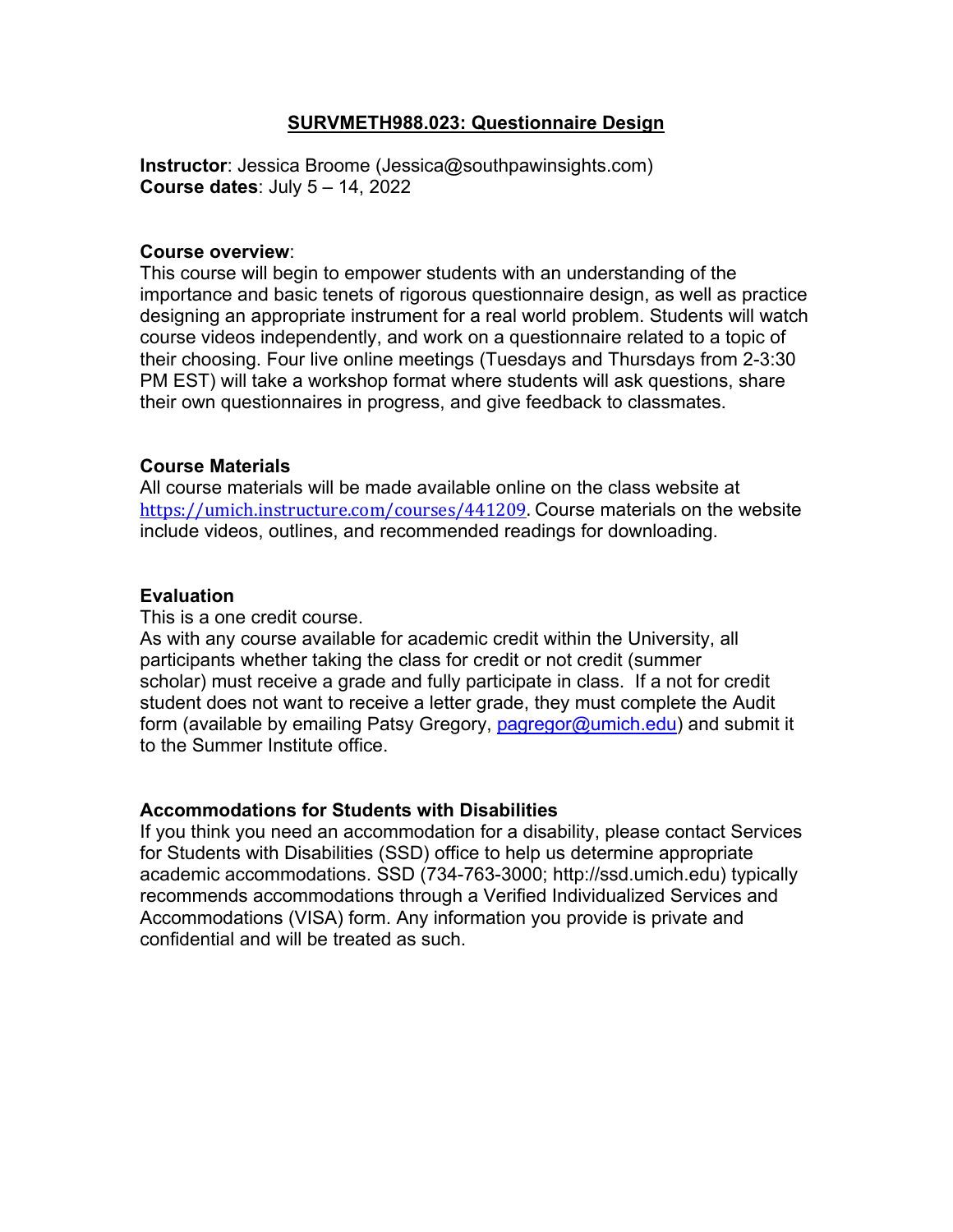# **Course Outline and Recommended Readings**

# **Open Monday 6/27:**

The Big Picture: 4 videos

- Course Intro
- The Survey Lifecycle
- Mode
- Case Study

**Assignment:** Choose your own survey topic Post your introduction on Canvas

## **Readings:**

- Aday (1996) *Matching the Survey Design to Survey Objectives.* In *Designing and Conducting Health Surveys: A Comprehensive Guide.*  Chapter 2(pp 25-43)
- Groves (2009) *Survey Methodology* chapter 2 (pp 39-57)

# **Tuesday, July 5 (90 minutes):**

- Welcome + housekeeping
- $\bullet$  Q + A on first 4 videos
- Introduction to project brief
- Responses to case study follow-up question
- Assignment for Thursday

## **Open right after class 7/5:**

Types of Questions and Considerations When Asking Questions: 4 videos

- Response process model
- Factual questions
- Attitude questions
- Sensitive questions

## **Assignment:**

Finalize your research question, mode, objective(s) Questionnaire brainstorm / outline

## **Readings:**

- Schaeffer and Presser, 2003 The Science of Asking Questions. Annual Review of Sociology 29: 65-88
- Tourangeau and Yan (2007): Sensitive Questions in Surveys. Psychological Bulletin 133:5 (pp 859-883)
- Tourangeau, Rips and Rasinski (2001) *The Psychology of Survey Response* chapter 1 (pp 1-20)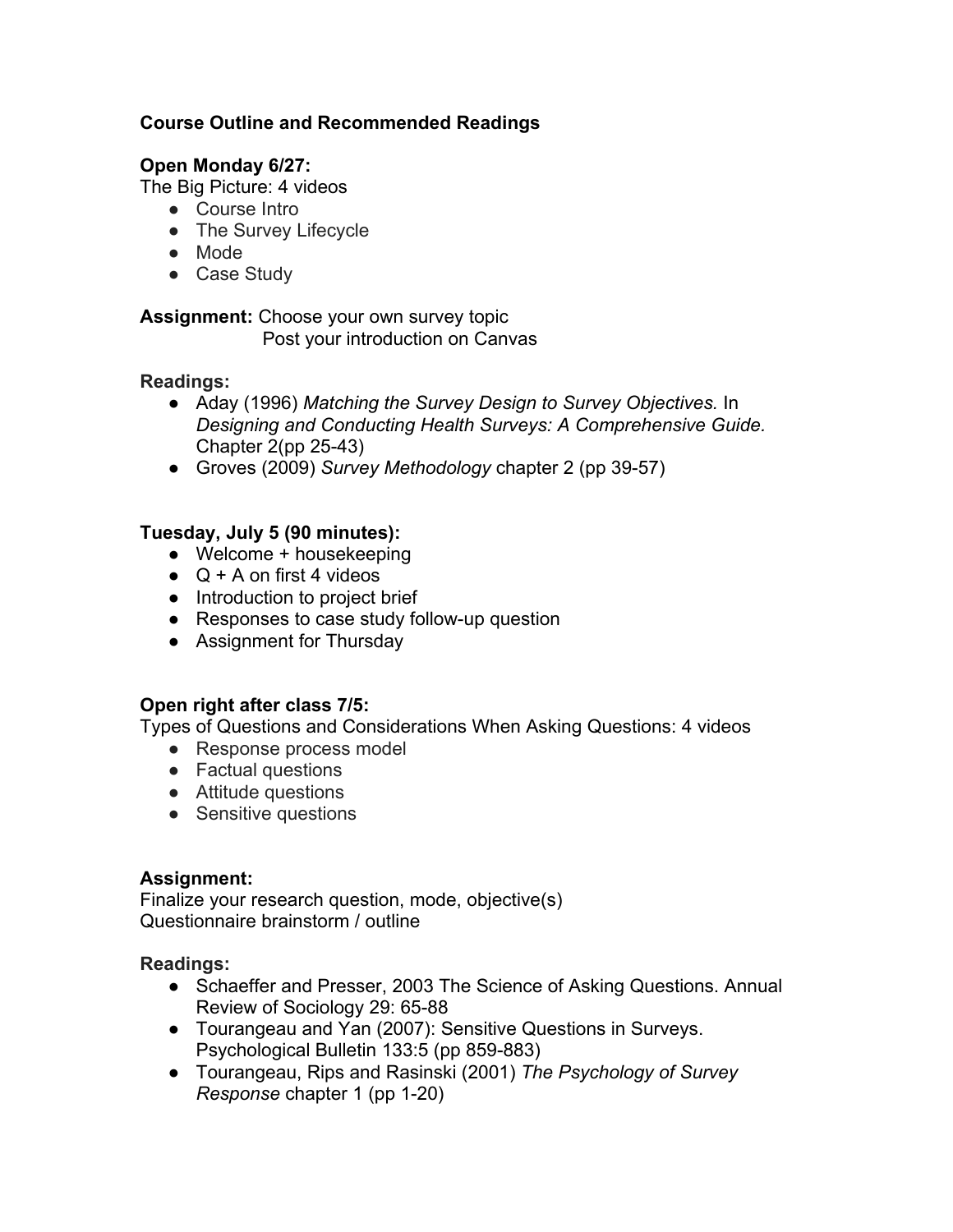# **Thursday, July 7 (90 minutes)**

- Q&A on videos
- Reactions to outline process
- Workshop research question and mode/process
- Assignment for Tuesday

## **Open right after class 7/7:**

Beyond Questions: 2 videos

- Scales and Response Options
- Layout: components of a questionnaire, navigation and respondent experience

**Assignment:** First draft of questionnaire; prepare to share your biggest stumbling block

## **Readings:**

- **Layout considerations:** Bradburn, Sudman and Wansink (2004) Asking Questions. Chapter 10, Organizing and Designing Questionnaires. (pp 283-314)
- **Response Options:** Bradburn, Sudman and Wansink (2004) Asking Questions. Chapter 5, Asking and Recording Open Ended and Closed Ended Questions. (pp 151-177)
- **Scales:** Krosnick and Presser (2010) Question and Questionnaire Design in *Handbook of Survey Research, Second Edition (*pp. 265-285 only)

# **Tuesday, July 12 90 minutes**

- Q&A on videos
- Workshop student questionnaires
- Plan for Thursday

## **Open right after class 7/12:**

Pre-testing: 2 videos

- Cognitive interviewing overview
- Cognitive interview demo

## **Assignment**: Design probes for a cognitive interview

## **Readings:**

● Oksenberg, Cannell and Kalton (1991) New Strategies for Pretesting Survey Questions. JOS 7:3 (pp 349-365)